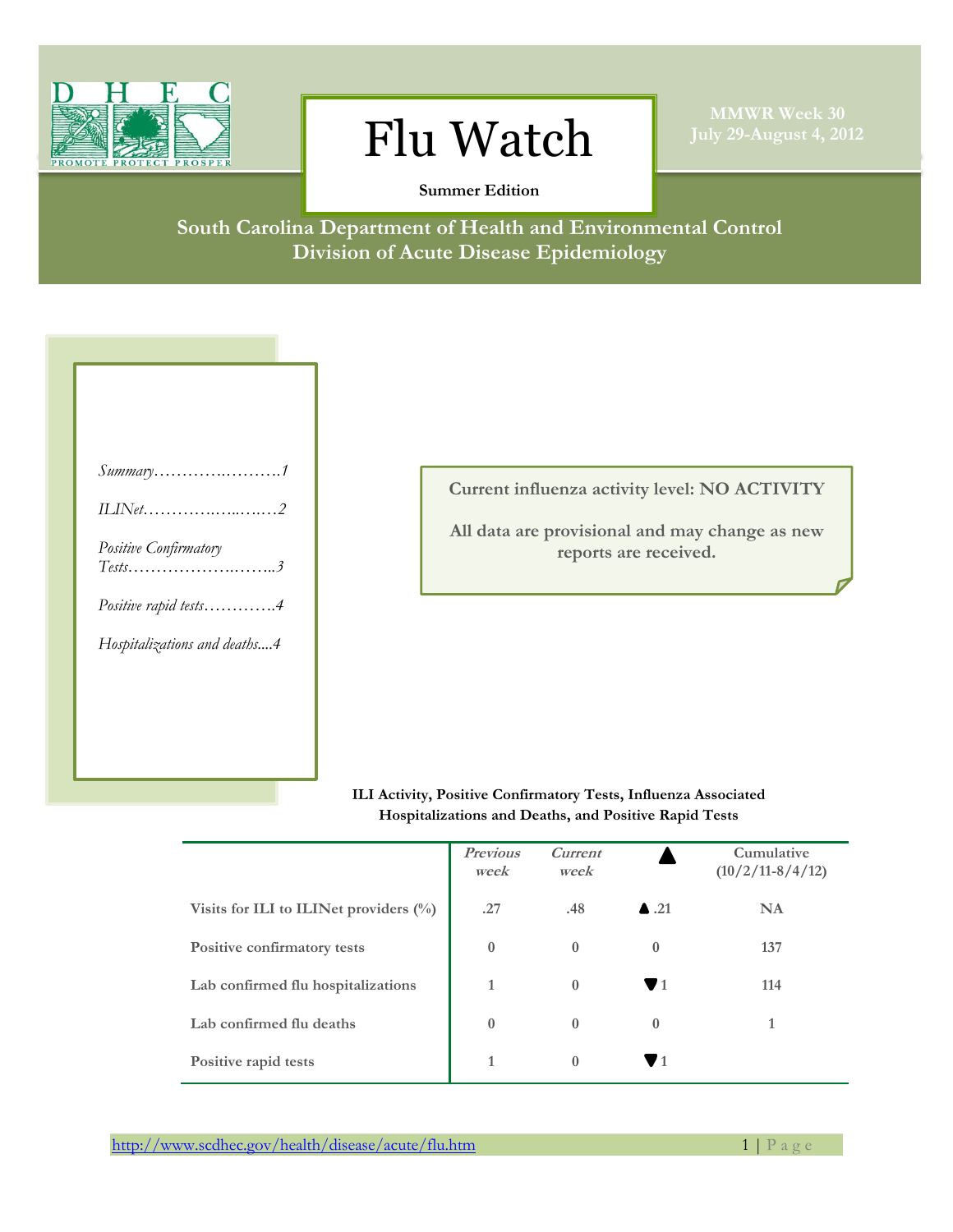

**ILI Percentage by Geographic Region**

| <b>Geographic Region</b> | ILI $\%$ | $#$ of<br><b>Reporters</b> |
|--------------------------|----------|----------------------------|
| Upstate-Regions 1 -2     |          |                            |
| Midlands-Regions 3-5     | .35      |                            |
| Coastal-Regions 6-8      | 1.92     |                            |

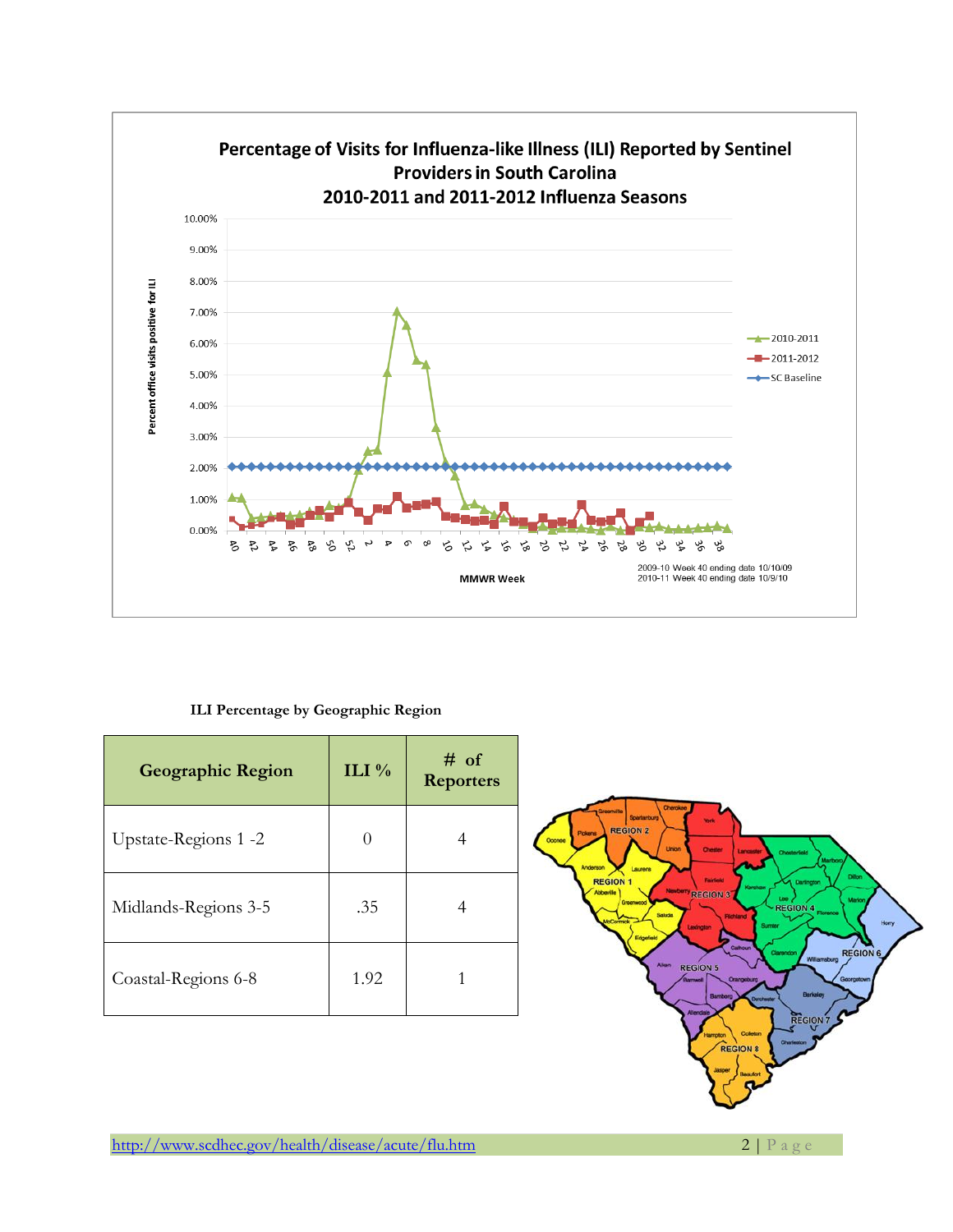| <i>Positive confirmatory influenza test results*</i><br>Cumulative (10/2/11-8/4/12 |     |                             |  |  |  |
|------------------------------------------------------------------------------------|-----|-----------------------------|--|--|--|
|                                                                                    | BOL | Other clinical labs         |  |  |  |
| Number of specimens tested                                                         | 184 | NA                          |  |  |  |
| Number of positive tests                                                           | 99  | 38                          |  |  |  |
| Influenza A unsubtyped                                                             |     | 16                          |  |  |  |
| Influenza A H1N1                                                                   | 38  | 11                          |  |  |  |
| Influenza A H3N2                                                                   | 48  | 7                           |  |  |  |
| Influenza B                                                                        | 13  | $\mathcal{L}$               |  |  |  |
| )ther                                                                              |     | $\mathcal{D}_{\mathcal{L}}$ |  |  |  |

\*Includes culture, PCR, DFA, IFA

\*\*Includes one unknown and one influenza A & B coinfection